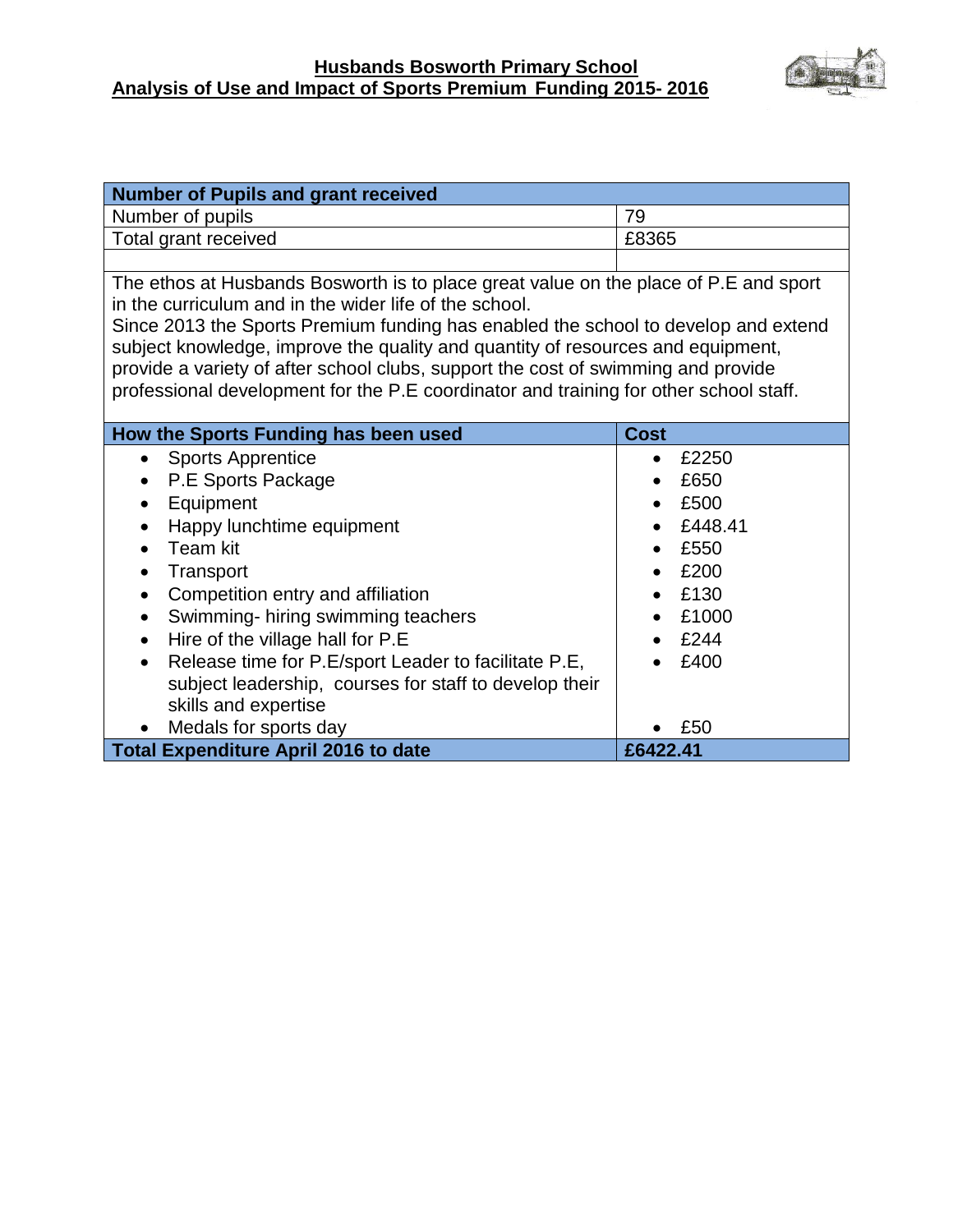

### **Impact of PE and Sports Grant**

#### **Increased participation in high quality PE**

The provision of the PE and sports funding has contributed to the provision of high quality PE. Through using a Sports apprentice, more direct teaching time is spent on the teaching of skills.

## **Increased participation in high quality out of schools learning and increased Participation in high quality competition and performance**

| <b>Year Group</b> | % of pupils who have<br>attended an after<br>school club | % of pupils who have<br>represented the school<br>in inter-school<br>competitions |
|-------------------|----------------------------------------------------------|-----------------------------------------------------------------------------------|
| <b>Y1</b>         | 73%                                                      |                                                                                   |
| Y <sub>2</sub>    | 92%                                                      |                                                                                   |
| Y3                | 75%                                                      | 50%                                                                               |
| <b>Y4</b>         | 100%                                                     | 71%                                                                               |
| Y <sub>5</sub>    | 89%                                                      | 67%                                                                               |
| <b>Y6</b>         | 100%                                                     | 92%                                                                               |

**Total % for KS1 attendance = 82.5% in after school clubs** (76%) 2014-15

### **Total % for KS2 attendance = 91% in after school clubs** (89%) 2014-15

The school regularly attends many high quality competitions including: cross country, tag rugby, basketball, football, athletics, swimming galas, rounders competitions.

The Y3/4 football team, were semi-finalists in the LASA football tournament. The Y5/6 swimming team were the winners of the Small Schools Swimming Gala East.

As the school is very close to a canal, it is essential that all children can swim up to 25m confidently. The sports funding has been used for additional swimming activities including: water confidence, water safety, improving stroke technique

| <b>Year Group</b> | % of pupils who can<br>swim 25 m |
|-------------------|----------------------------------|
| Y <sub>3</sub>    | 75%                              |
| Y4                | 86%                              |
| Y <sub>5</sub>    | 89%                              |
| 76                | 100%                             |